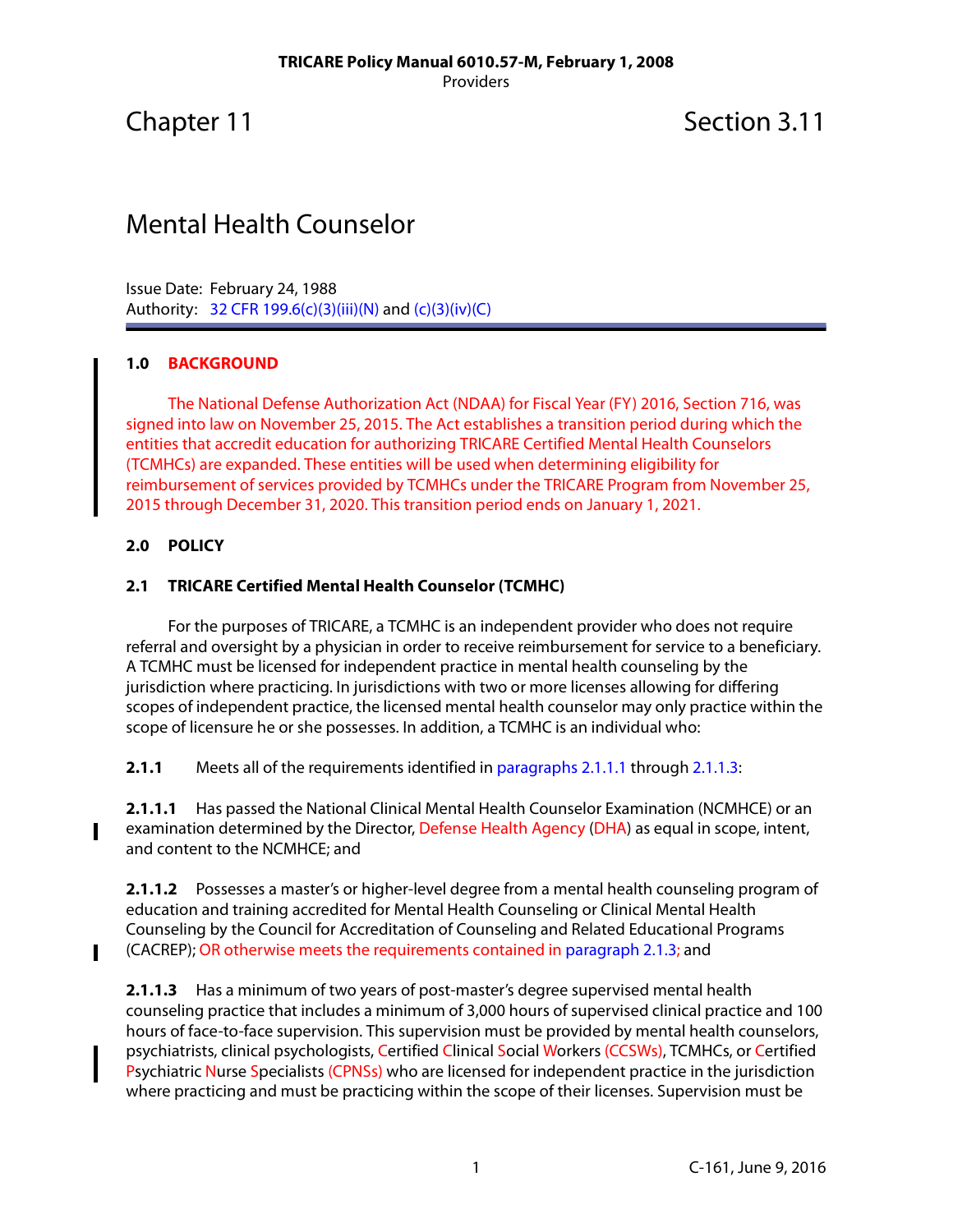#### **TRICARE Policy Manual 6010.57-M, February 1, 2008** Chapter 11, Section 3.11 Mental Health Counselor

conducted in a manner that is consistent with the guidelines regarding knowledge, skills, and practice standards for supervision of the American Mental Health Counselors Association (AMHCA).

## OR

L

**2.1.2** Has met the requirements identified in [paragraphs 2.1.2.1](#page-1-1) **or** [2.1.2.2,](#page-1-2) **plus** [2.1.2.3,](#page-1-3) at any point prior to January 1, 2017:

<span id="page-1-1"></span>**2.1.2.1** Possesses a master's or higher-level degree from a mental health counseling program of education and training accredited for Mental Health Counseling or Clinical Mental Health Counseling by CACREP (OR otherwise meets the requirements contained in [paragraph 2.1.3](#page-1-0)) and has passed the National Counselor Examination (NCE) or NCMHCE; **or**

<span id="page-1-2"></span>**2.1.2.2** Possesses a master's or higher-level degree from a mental health counseling program of education and training accredited for Mental Health Counseling or Clinical Mental Health Counseling from an educational institution accredited by a Regional Accrediting Organization recognized by the Council for Higher Education Accreditation and has passed the NCMHCE; **and**

<span id="page-1-3"></span>**2.1.2.3** Has a minimum of two years of post-master's degree supervised mental health counseling practice that includes a minimum of 3,000 hours of supervised clinical practice and 100 hours of face-to-face supervision. This supervision must be provided by mental health counselors, psychiatrists, clinical psychologists, CCSWs, TCMHCs, or CPNSs who are licensed for independent practice in the jurisdiction where practicing and that is consistent with the guidelines regarding knowledge, skills, and practice standards for supervision of the AMHCA.

<span id="page-1-0"></span>**2.1.3** Pursuant to Section 716 of the NDAA for FY 2016, prior to January 1, 2021, an individual satisfies the requirement to "hold a master's or higher-level degree from a mental health counseling program of education and training accredited for Mental Health Counseling or Clinical Mental Health Counseling by CACREP" if the individual holds a master's degree or doctoral degree in counseling from a program that is accredited by any of the following:

- **•** Accrediting Commission for Community and Junior Colleges Western, Association of Schools and Colleges (ACCJC-WASC)
- **•** Higher Learning Commission (HLC)
- **•** Middle States Commission on Higher Education (MSCHE)
- **•** New England Association of Schools and Colleges Commission on Institutions of Higher Education (NEASC-CIHE)
- **•** Southern Association of Colleges and Schools (SACS) Commission on Colleges
- **•** WASC Senior College and University Commission (WASC-SCUC)
- **•** Accrediting Bureau of Health Education Schools (ABHES)
- **•** Accrediting Commission of Career Schools and Colleges (ACCSC)